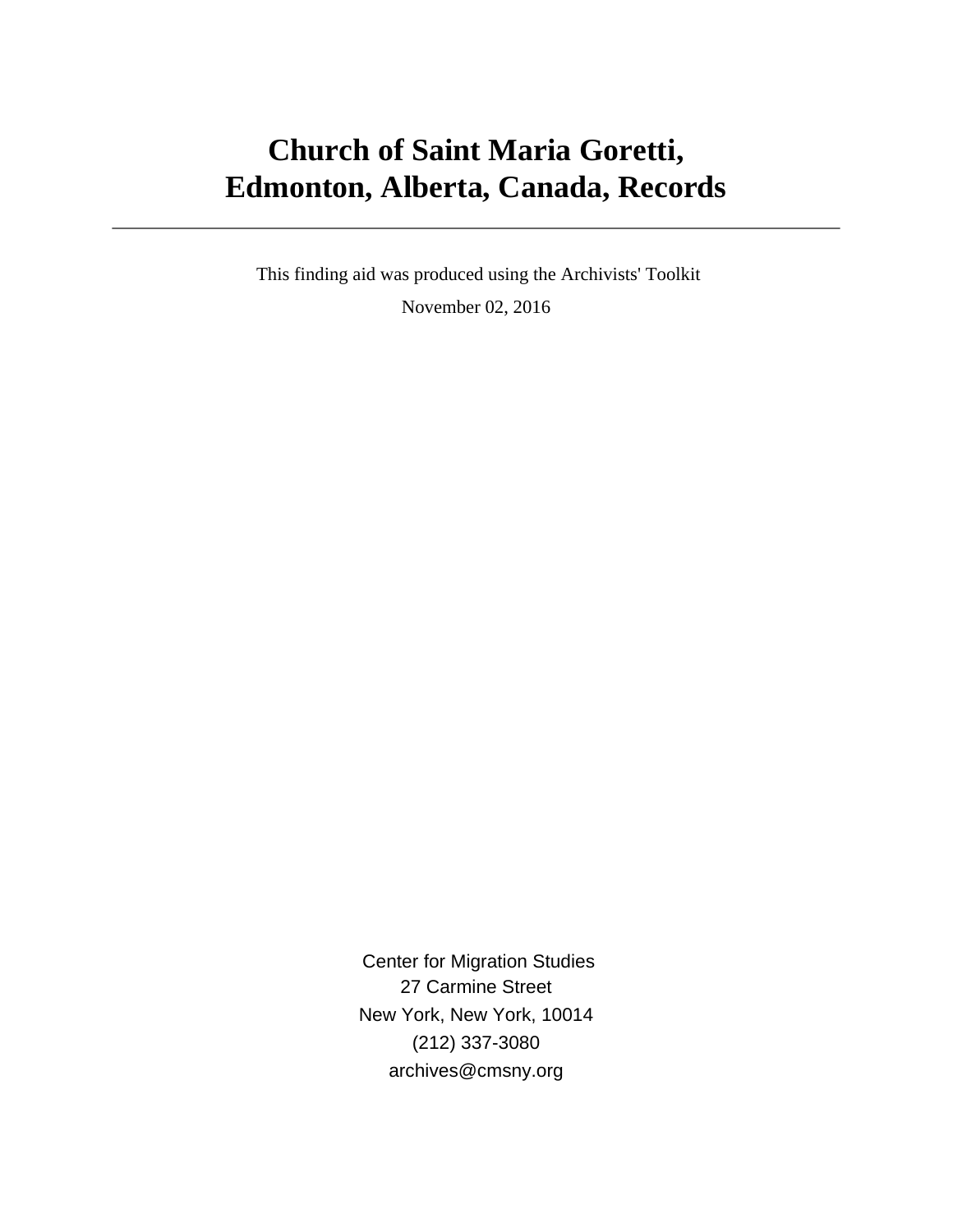## **Table of Contents**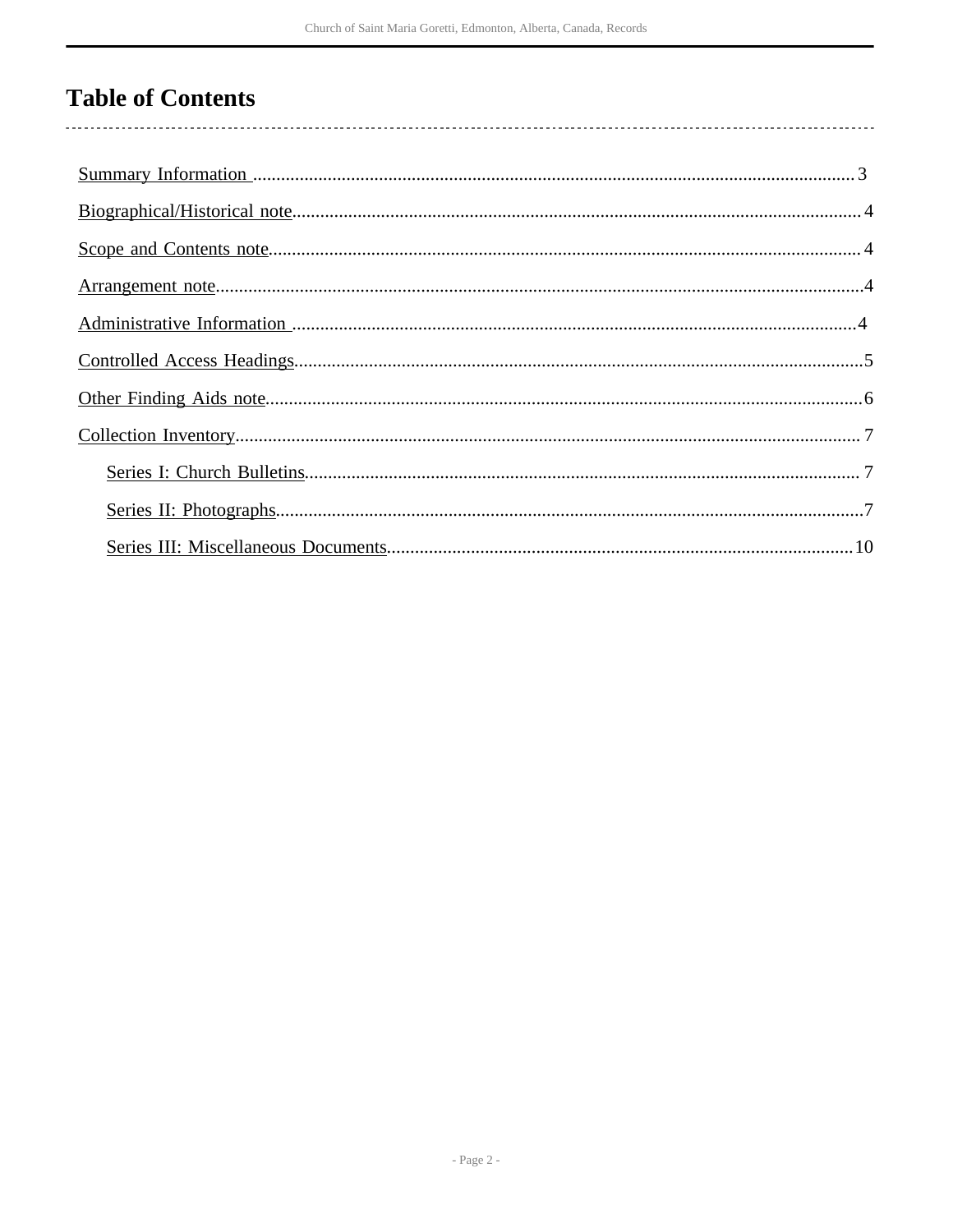# <span id="page-2-0"></span>**Summary Information**

| <b>Repository</b>                                                               | <b>Center for Migration Studies</b>                                                                                                                                                                                                                       |  |  |  |
|---------------------------------------------------------------------------------|-----------------------------------------------------------------------------------------------------------------------------------------------------------------------------------------------------------------------------------------------------------|--|--|--|
| <b>Title</b>                                                                    | Church of Saint Maria Goretti, Edmonton, Alberta, Canada, Records                                                                                                                                                                                         |  |  |  |
| Date [inclusive]                                                                | 1958-1977                                                                                                                                                                                                                                                 |  |  |  |
| <b>Extent</b>                                                                   | 0.5 Linear feet 1 half-size document box                                                                                                                                                                                                                  |  |  |  |
| <b>Location note</b>                                                            | CMS.057 is housed at the Provincial Office of the Society of Saint<br>Charles-Scalabrinians Saint Charles Province, 27 Carmine Street, New<br>York, New York 10014.                                                                                       |  |  |  |
| Language                                                                        | English                                                                                                                                                                                                                                                   |  |  |  |
| Language of Materials note The materials in CMS.057 are in English and Italian. |                                                                                                                                                                                                                                                           |  |  |  |
| <b>Abstract</b>                                                                 | CMS.057 documents, through weekly parish bulletins, photographs and<br>ephemeral publications the 1958 foundation and 1960s activities at Saint<br>Maria Goretti, a Roman Catholic parish for Italian-speaking residents of<br>Edmonton, Alberta, Canada. |  |  |  |

### **Preferred Citation note**

Center for Migration Studies of New York; Church of Saint Maria Goretti, Edmonton, Alberta, Records (CMS 037); Box 1; Folder.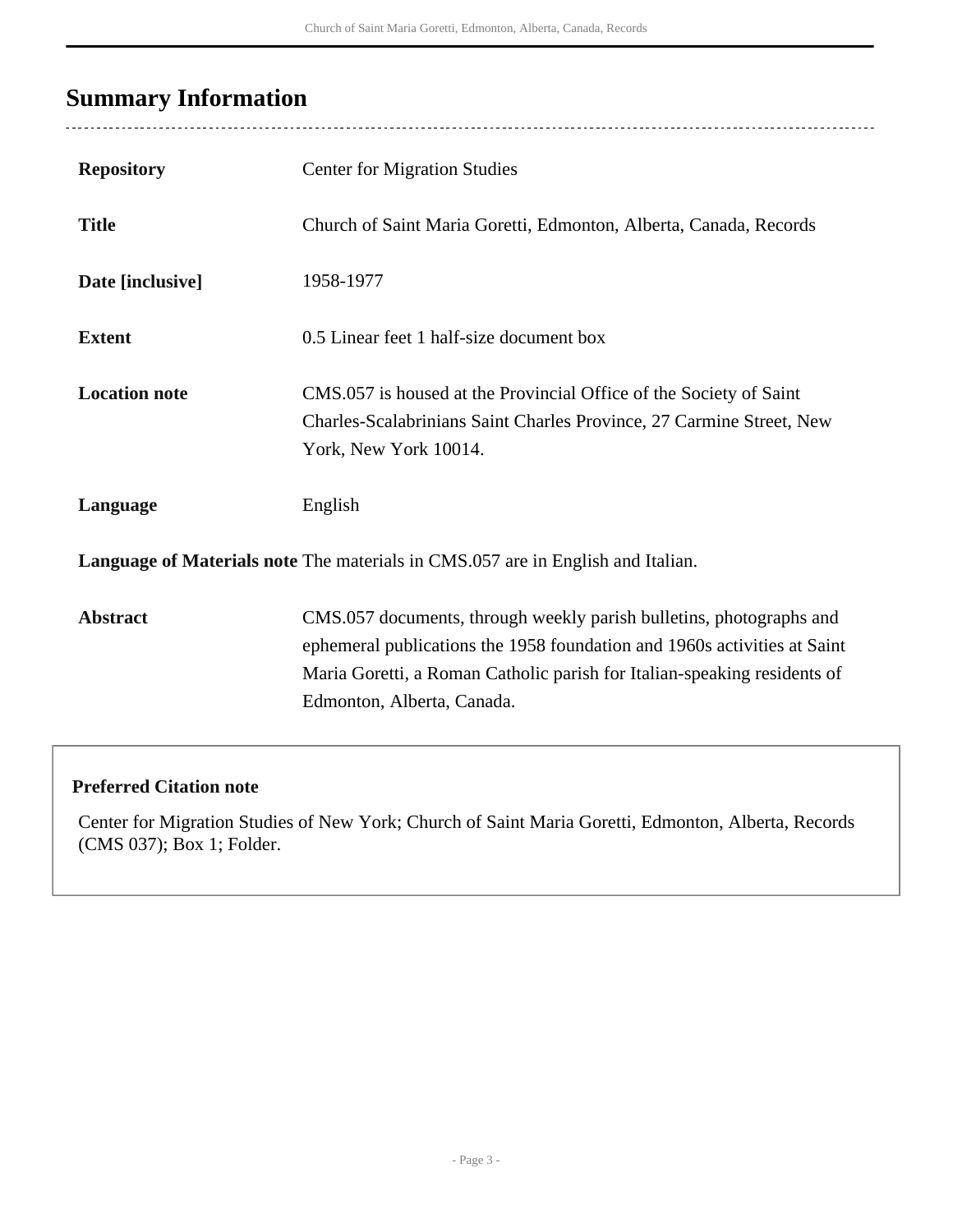## <span id="page-3-0"></span>**Biographical/Historical note**

Saint Maria Goretti was founded in 1958 in Edmonton, Alberta, Canada. Its founding clergy were members of the Society of Saint Charles-Scalabrinian, a congregation of male relgious founded in 1887 to minister to migrants in transit and in their new homes. Through the early 1960s, the Scalabrinians led the community in building a church, rectory and community center. After a generation of service, the Scalabrinians withdrew from the parish in favor of the Congregation of the Sons of the Immaculate Conception, another congregation of male religious.

### <span id="page-3-1"></span>**Scope and Contents note**

CMS.057 documents in a fragmentary way the history of Saint Maria Goretti, a Roman Catholic parish in Edmondton, Alberta, Canada, founded by clergy from the Society of Saint Charles-Scalabrinians to serve Italians who had settled there, most of them after World War II. The collection contains a souvenir journal released for the dedication of the church and its community center on December 21, 1958, which gives an early history of the parish and provides, through the advertisements in the book, names of early supporters. The collection includes bulletins, photographs and miscellaneous publications that document parish activities through the 1960s.

### <span id="page-3-2"></span>**Arrangement note**

CMS.057 is arranged in three Series: Series I: Church Bulletins Series II: Photographs Series III: Miscellaneous Documents

## <span id="page-3-3"></span>**Administrative Information**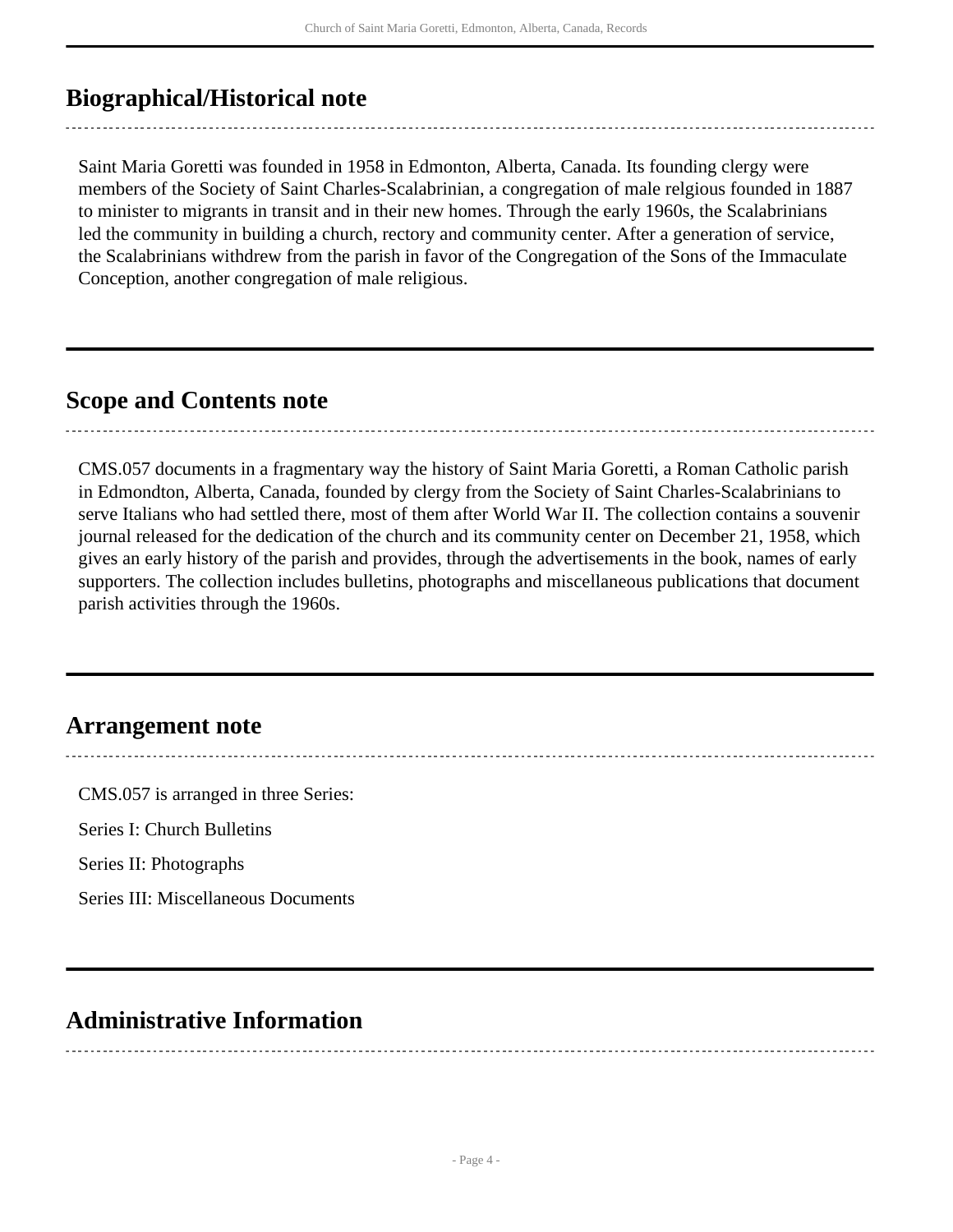#### **Publication Information**

Center for Migration Studies

#### **Conditions Governing Access note**

CMS.057 is available to researchers by appointment.

#### **Conditions Governing Use note**

Copyright is owned by Saint Charles Province of the Society of Saint Charles/Scalabrinians. Permission to publish materials must be requested before use.

#### **Immediate Source of Acquisition note**

CMS.057 documents activities in a parish that was founded in the Scalabarinian Province of Saint John the Baptist, known colloquially as the "western province," because it covers the western part of the Wester Hemisphere. Most of the other CMS collections documenting the Scalabrinians' work come from institutions in the "eastern" Province of Saint Charles, or from parishes that were founded when the Saint Charles Province covered the United States and Canada and were subsequently assigned to the western province. It is possible that the clergy at Saint Maria Goretti learned in the 1970s that the Provincial Superior of the Saint Charles Province, Father Silvano M. Tomasi, was calling on his confreres to deposit items from their parishes in the new CMS archives, and so sent materials. It is also possible that at least some of the photographs were sent to accompany articles about the parish in the magazine Scalabrinians, which was published out of offices in the Saint Charles Province.

### <span id="page-4-0"></span>**Controlled Access Headings**

#### **Corporate Name(s)**

• Scalabrinians.

#### **Geographic Name(s)**

- Edmonton (Alta.)
- Italian Canadians |z Alberta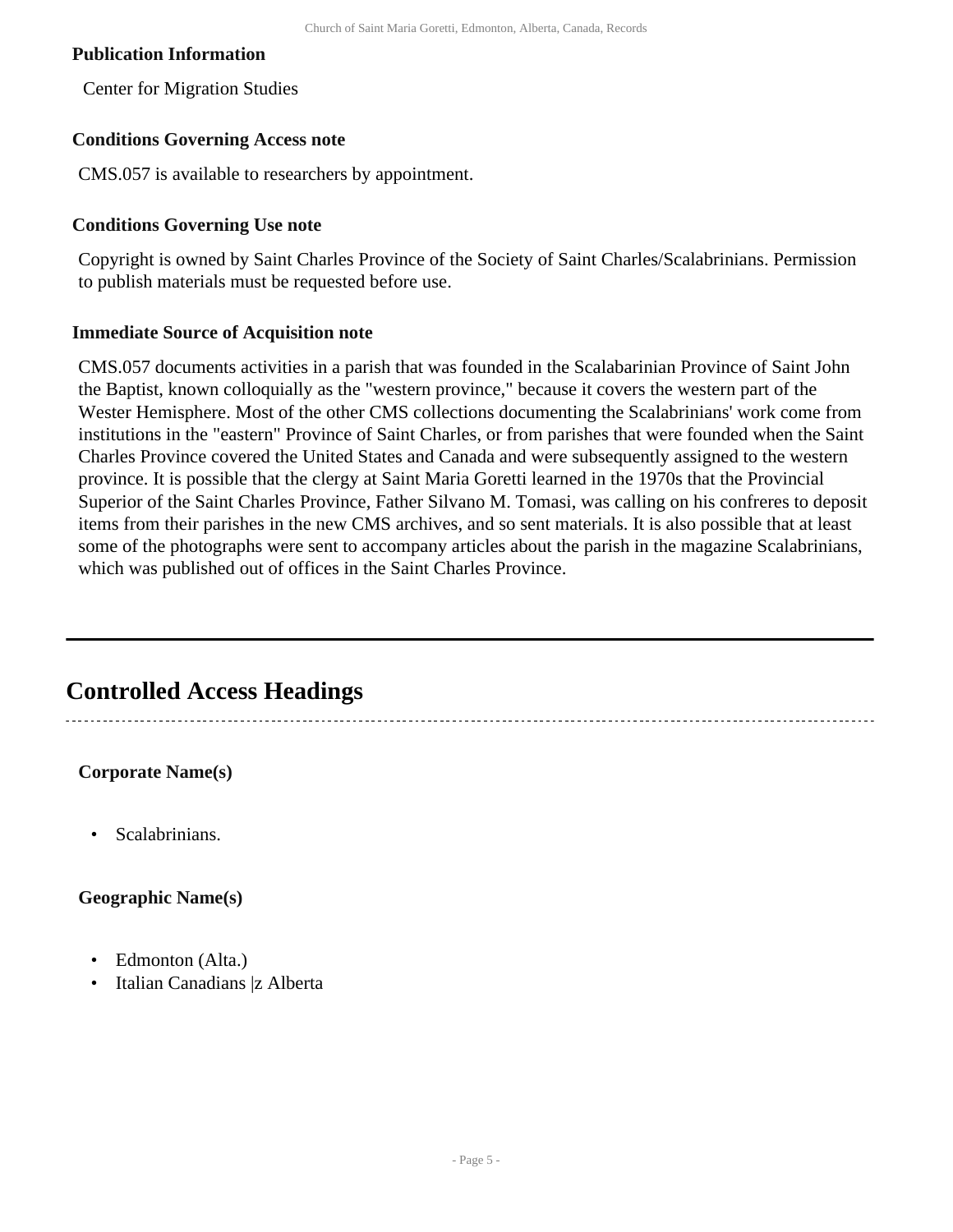## <span id="page-5-0"></span>**Other Finding Aids note**

 $\sim$   $\sim$   $\sim$ 

A copy of the orginal print finding aid is available on request.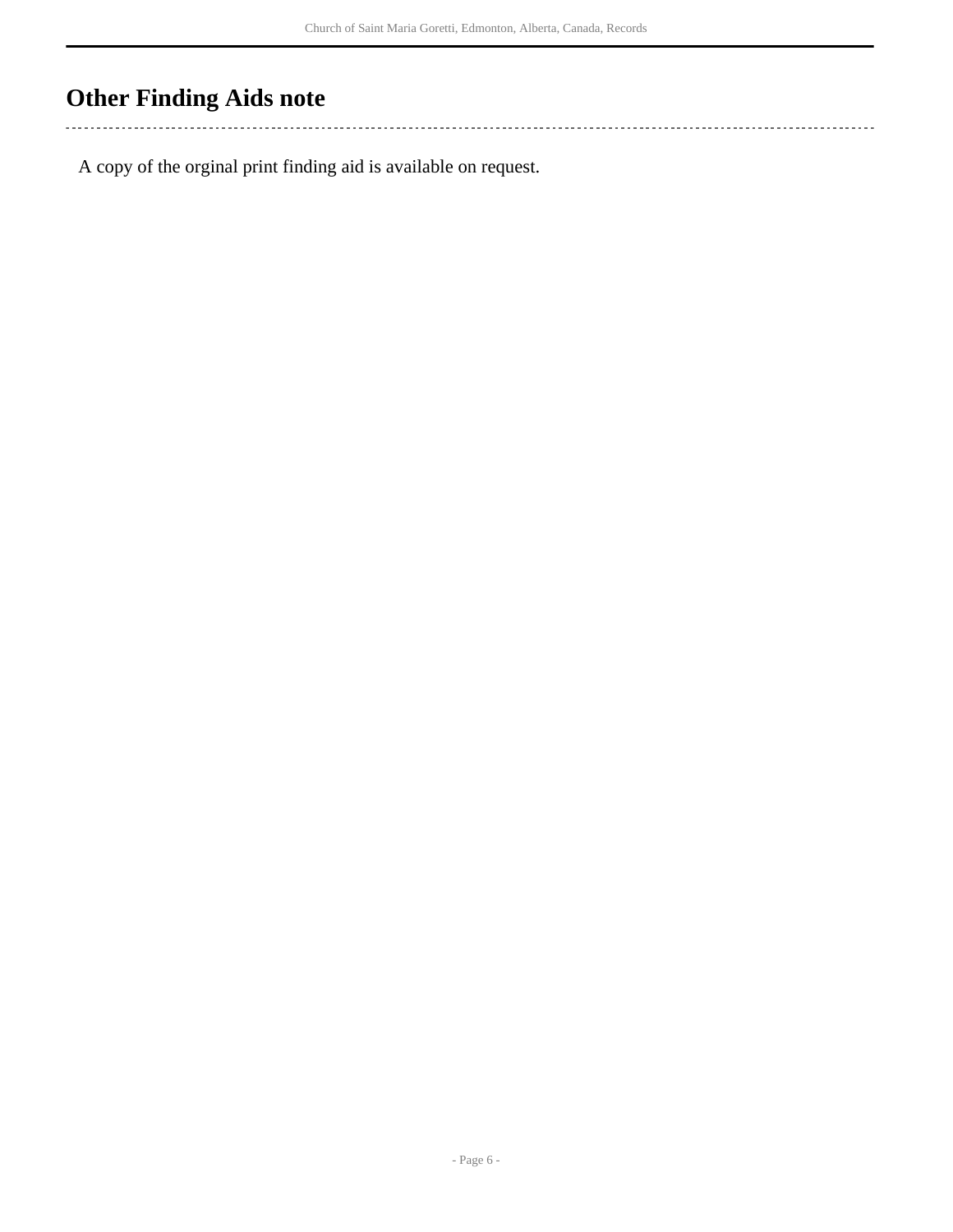## <span id="page-6-0"></span>**Collection Inventory**

<span id="page-6-2"></span><span id="page-6-1"></span>

| <b>Series I: Church Bulletins</b>      | <b>Box</b><br>$\mathbf{1}$ |
|----------------------------------------|----------------------------|
|                                        | <b>Box</b>                 |
| <b>Bulletin December 1961</b>          | $\mathbf{1}$               |
| Bulletins 1962                         | $\mathbf{1}$               |
| Bulletins 1963                         | $\mathbf{1}$               |
| Bulletins January-November 1964        | $\mathbf{1}$               |
| <b>Bulletins October-December 1968</b> | $\mathbf{1}$               |
| <b>Bulletins June-December 1974</b>    | $\mathbf{1}$               |
| Bulletins January-September 1975       | $\mathbf{1}$               |
| <b>Series II: Photographs</b>          | <b>Box</b><br>$\mathbf{1}$ |
| Founding pastor undated                |                            |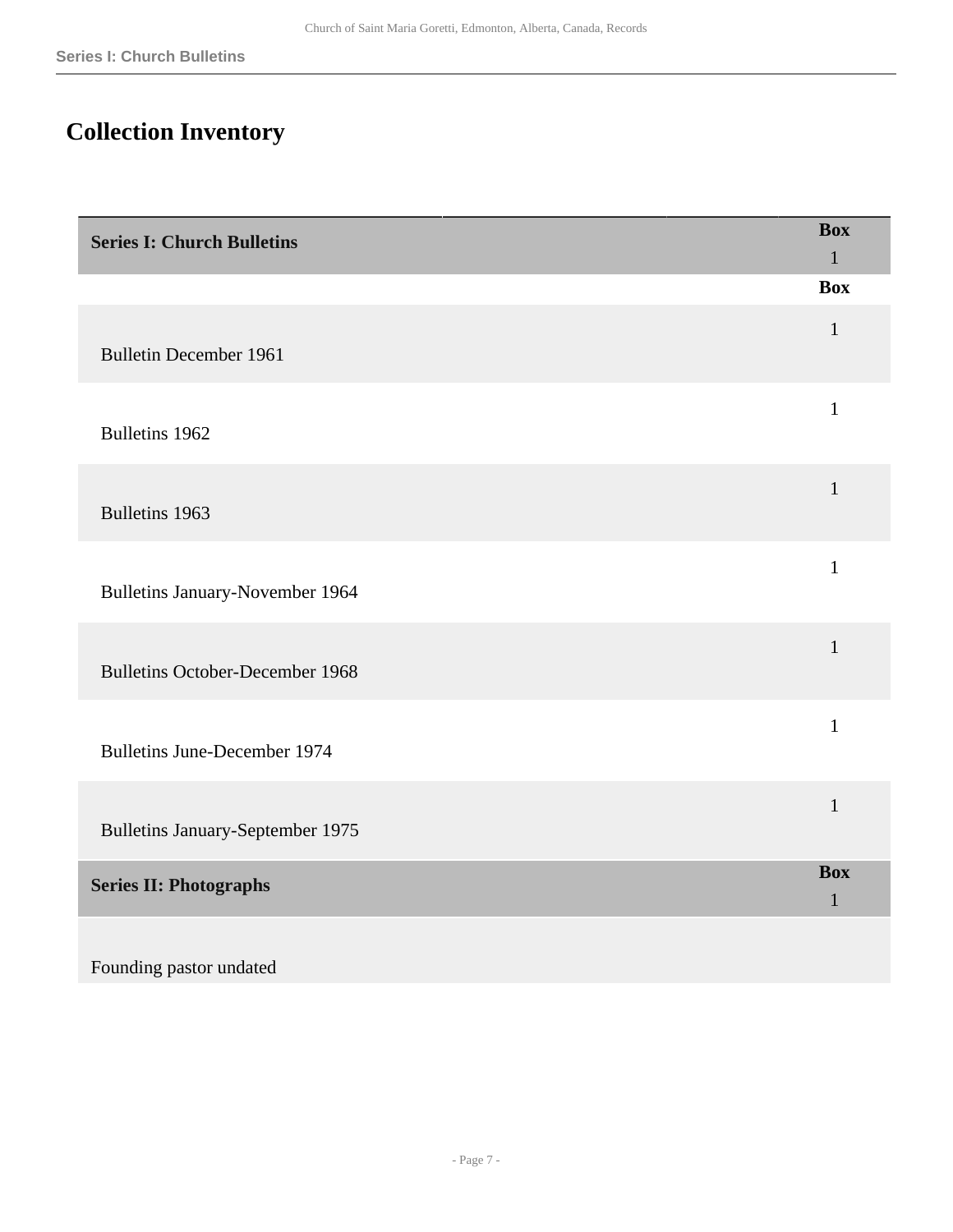|                                                                          | <b>Box</b>      | Object         |
|--------------------------------------------------------------------------|-----------------|----------------|
| Graphic materials                                                        | $\mathbf{1}$    | 1              |
|                                                                          |                 |                |
| Father Reno Zelotto undated                                              |                 |                |
|                                                                          |                 |                |
|                                                                          | <b>Box</b>      | Object         |
|                                                                          |                 |                |
|                                                                          | $\mathbf{1}$    | $\overline{2}$ |
| Graphic materials                                                        |                 |                |
| Four priests saying Mass; credit Roma Studios, Edmonton, Alberta undated |                 |                |
|                                                                          | <b>Box</b><br>1 | Object<br>3    |

Four priests at front steps of house; credit Roma Studios, Edmonton, Alberta undated

|                                                  | <b>Box</b> | Object         |
|--------------------------------------------------|------------|----------------|
| Graphic materials                                |            | $\overline{4}$ |
|                                                  |            |                |
|                                                  |            |                |
| Nine men on platform; one holding trophy undated |            |                |
|                                                  |            |                |
|                                                  | <b>Box</b> | Object         |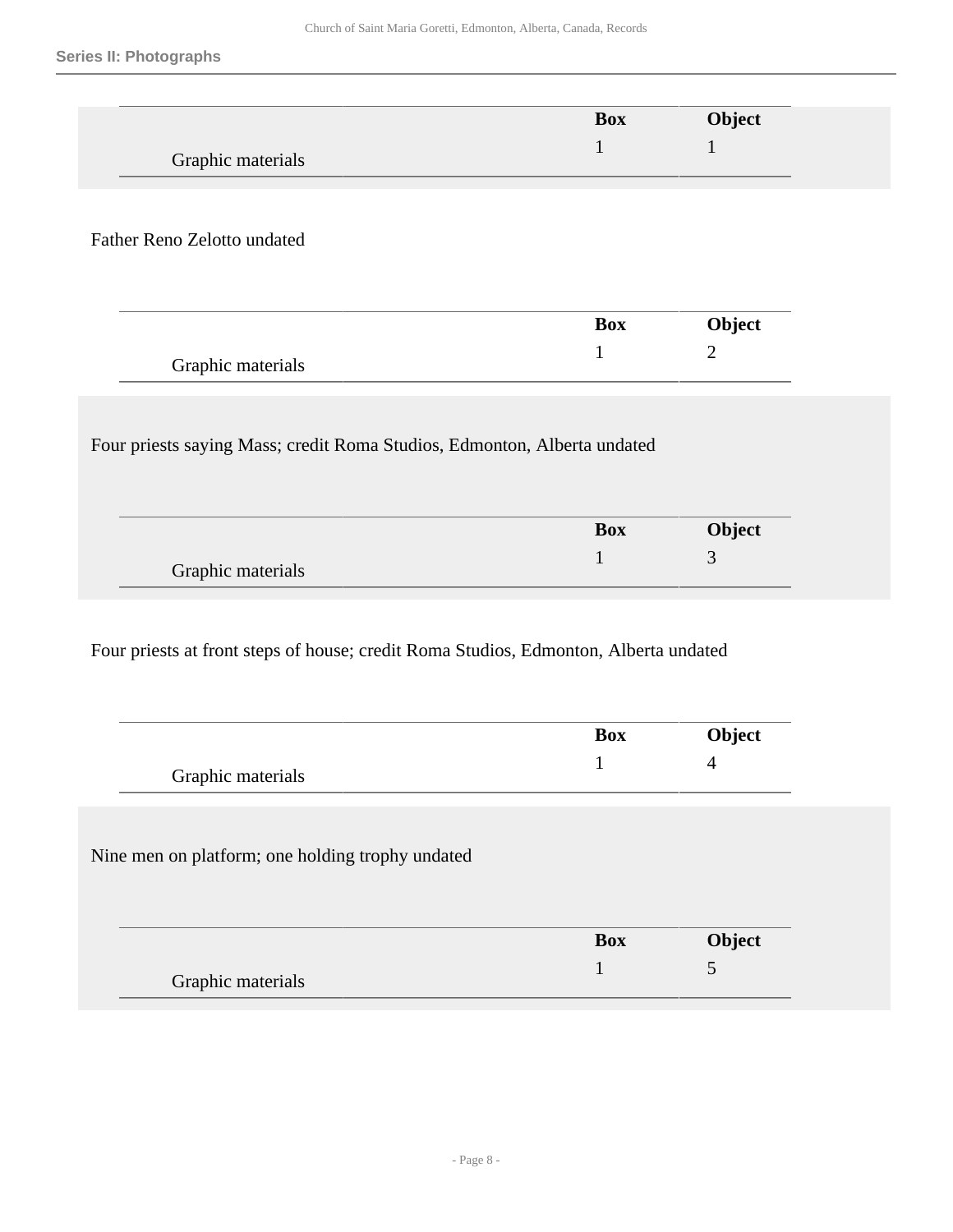### Priest and layman with First Communion class; nine boys and eleven girls April 1959

|                                        | <b>Box</b> | Object |
|----------------------------------------|------------|--------|
| Graphic materials                      | 1          | 6      |
|                                        |            |        |
| Men drinking beer from bottles undated |            |        |
|                                        |            |        |
|                                        | <b>Box</b> | Object |
| Graphic materials                      | 1          | 7      |

Two laymen and 2 priests around a lecturn with a microphone; nuns and children in background undated

|                                                          | <b>Box</b> | Object |
|----------------------------------------------------------|------------|--------|
| Graphic materials                                        |            | 8      |
|                                                          |            |        |
| Large First Communion class posed under crucifix undated |            |        |
|                                                          |            |        |
|                                                          | <b>Box</b> | Object |

Male chorus singing in the Department of Parks and Recreation Windsor Jaycee Showmobile undated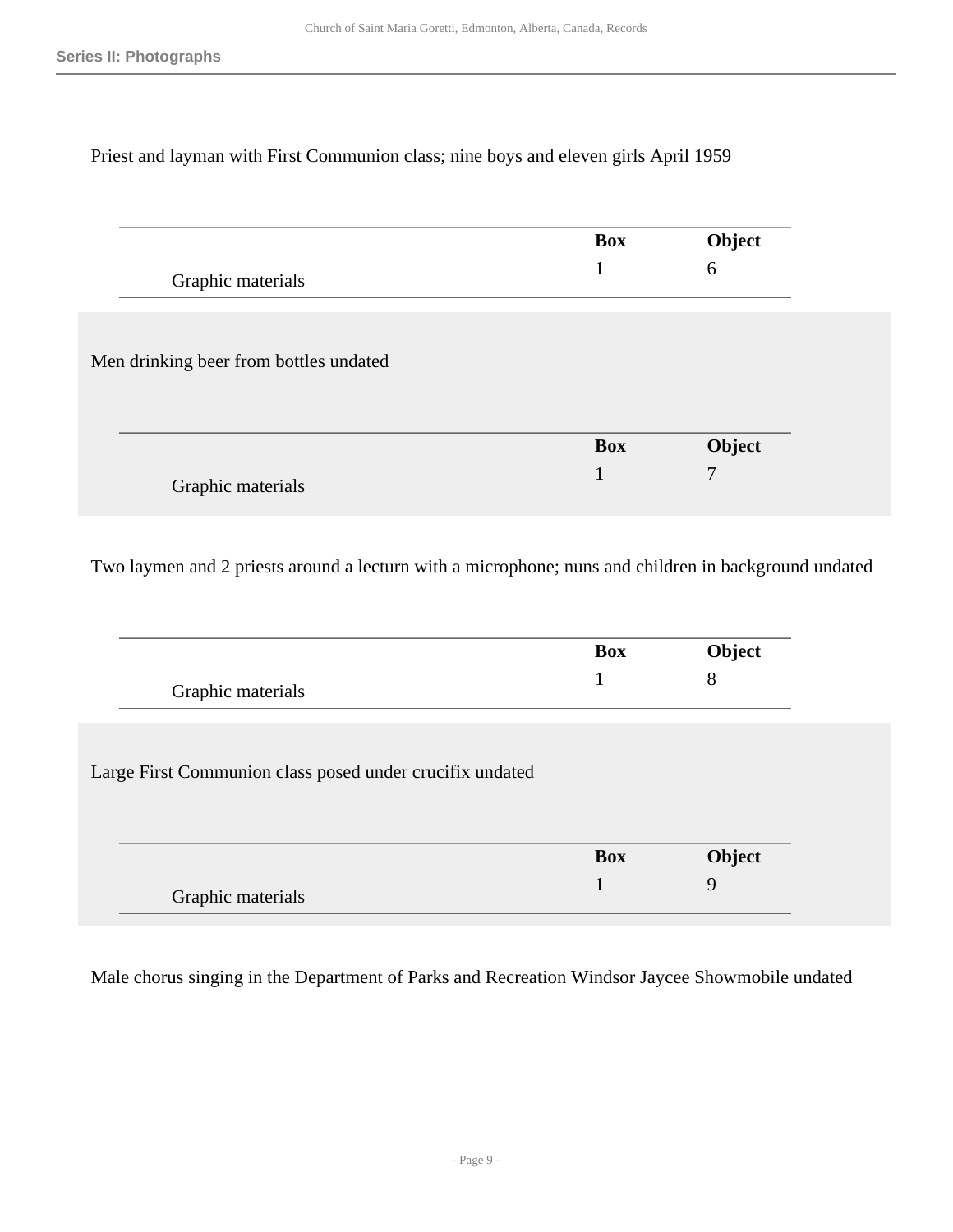|                                                                                      | <b>Box</b> | Object |
|--------------------------------------------------------------------------------------|------------|--------|
| Graphic materials                                                                    |            | 10     |
|                                                                                      |            |        |
|                                                                                      |            |        |
| First Commulnion class posed outdoors around statue of Saint Maria Goretti June 1960 |            |        |
|                                                                                      |            |        |
|                                                                                      | <b>Box</b> | Object |

Two girls bearing candles flanking a third girl in a cape, a priest behind the girls and an Infant Jesus in a manger behind and above them. Credit Roma Studio undated

|                   | Box | Object |
|-------------------|-----|--------|
| Graphic materials |     |        |

Father Giuseppe Vicentini at table at a parish event. undated

<span id="page-9-0"></span>

|                                            | <b>Box</b> | Object |            |
|--------------------------------------------|------------|--------|------------|
| Graphic materials                          |            | 13     |            |
| <b>Series III: Miscellaneous Documents</b> |            |        | <b>Box</b> |
|                                            |            |        | <b>Box</b> |
| La Voce Italiana July 1966, May 1968       |            |        |            |